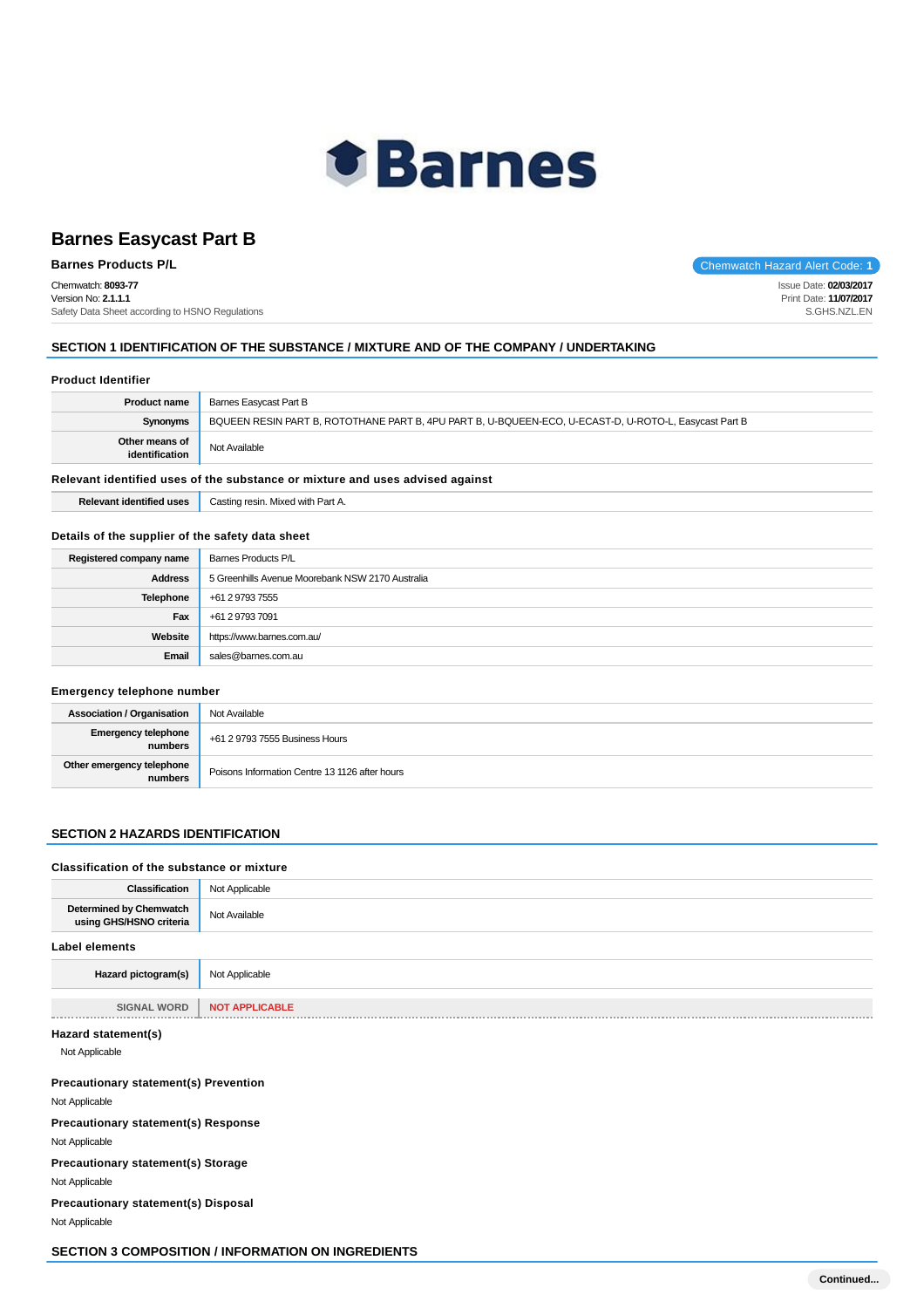#### **Substances**

See section below for composition of Mixtures

#### **Mixtures**

| <b>CAS No</b> | %[weight]       | Name                                         |  |
|---------------|-----------------|----------------------------------------------|--|
| Not Available | 10 <sup>c</sup> | Ingredients determined not to be hazardous   |  |
|               |                 | containing alkyl polyols and phthalate ester |  |

## **SECTION 4 FIRST AID MEASURES**

NZ Poisons Centre 0800 POISON (0800 764 766) | NZ Emergency Services: 111

#### **Description of first aid measures**

| <b>Eye Contact</b>  | If this product comes in contact with eyes:<br>• Wash out immediately with water.<br>If irritation continues, seek medical attention.<br>Removal of contact lenses after an eye injury should only be undertaken by skilled personnel.                                                                                                                                                                                                                                                         |
|---------------------|------------------------------------------------------------------------------------------------------------------------------------------------------------------------------------------------------------------------------------------------------------------------------------------------------------------------------------------------------------------------------------------------------------------------------------------------------------------------------------------------|
| <b>Skin Contact</b> | If skin or hair contact occurs:<br>Fiush skin and hair with running water (and soap if available).<br>$\blacktriangleright$ Seek medical attention in event of irritation.                                                                                                                                                                                                                                                                                                                     |
| Inhalation          | If fumes, aerosols or combustion products are inhaled remove from contaminated area.<br>Other measures are usually unnecessary.                                                                                                                                                                                                                                                                                                                                                                |
| Ingestion           | If swallowed do <b>NOT</b> induce vomiting.<br>If vomiting occurs, lean patient forward or place on left side (head-down position, if possible) to maintain open airway and prevent aspiration.<br>• Observe the patient carefully.<br>► Never give liquid to a person showing signs of being sleepy or with reduced awareness; i.e. becoming unconscious.<br>Give water to rinse out mouth, then provide liquid slowly and as much as casualty can comfortably drink.<br>Seek medical advice. |

## **Indication of any immediate medical attention and special treatment needed**

Treat symptomatically.

## **SECTION 5 FIREFIGHTING MEASURES**

#### **Extinguishing media**

- Foam.
- Dry chemical powder.
- BCF (where regulations permit).
- Carbon dioxide.

## **Special hazards arising from the substrate or mixture**

| <b>Fire Incompatibility</b>    | Avoid contamination with oxidising agents i.e. nitrates, oxidising acids, chlorine bleaches, pool chlorine etc. as ignition may result                                                                                                                                                                                                                                            |  |  |
|--------------------------------|-----------------------------------------------------------------------------------------------------------------------------------------------------------------------------------------------------------------------------------------------------------------------------------------------------------------------------------------------------------------------------------|--|--|
| <b>Advice for firefighters</b> |                                                                                                                                                                                                                                                                                                                                                                                   |  |  |
| <b>Fire Fighting</b>           | Alert Fire Brigade and tell them location and nature of hazard.<br>• Wear breathing apparatus plus protective gloves.<br>► Prevent, by any means available, spillage from entering drains or water course.<br>► Use water delivered as a fine spray to control fire and cool adjacent area.                                                                                       |  |  |
| <b>Fire/Explosion Hazard</b>   | Combustible.<br>Slight fire hazard when exposed to heat or flame.<br>► Heating may cause expansion or decomposition leading to violent rupture of containers.<br>• On combustion, may emit toxic fumes of carbon monoxide (CO).<br>Combustion products include:<br>carbon dioxide (CO2)<br>nitrogen oxides (NOx)<br>other pyrolysis products typical of burning organic material. |  |  |

## **SECTION 6 ACCIDENTAL RELEASE MEASURES**

#### **Personal precautions, protective equipment and emergency procedures**

See section 8

#### **Environmental precautions**

See section 12

#### **Methods and material for containment and cleaning up**

| ▶ Remove all ignition sources.<br>$\triangleright$ Clean up all spills immediately.<br><b>Minor Spills</b><br>Avoid breathing vapours and contact with skin and eyes.<br>$\triangleright$ Control personal contact with the substance, by using protective equipment. |
|-----------------------------------------------------------------------------------------------------------------------------------------------------------------------------------------------------------------------------------------------------------------------|
|-----------------------------------------------------------------------------------------------------------------------------------------------------------------------------------------------------------------------------------------------------------------------|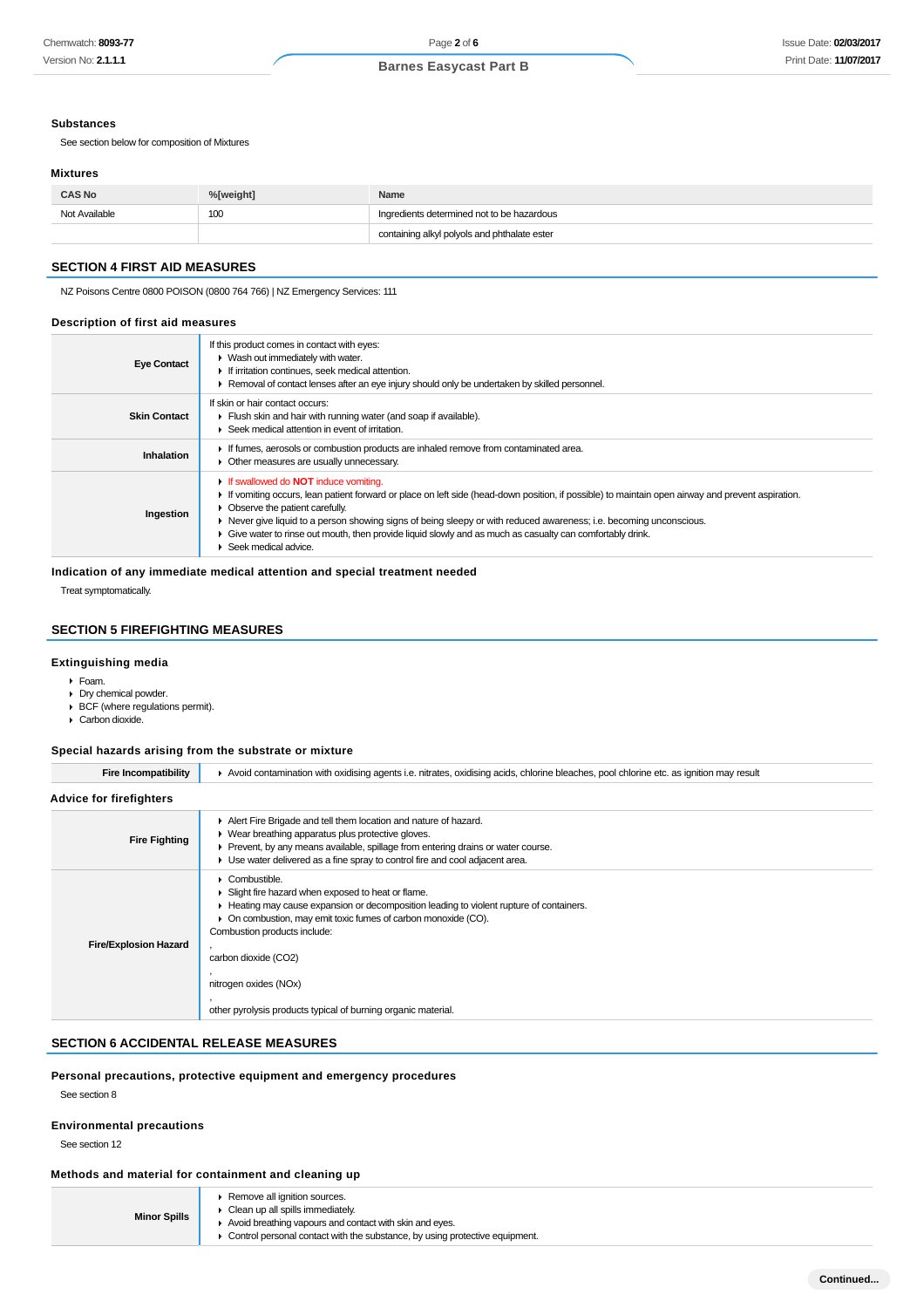|                     | Moderate hazard.        |
|---------------------|-------------------------|
| <b>Major Spills</b> | • Clear area of personn |
|                     | Alert Fire Brigade and  |
|                     | L. Maarkroothing anno   |

Clear area of personnel and move upwind.

- Alert Fire Brigade and tell them location and nature of hazard.
- ▶ Wear breathing apparatus plus protective gloves. H

Personal Protective Equipment advice is contained in Section 8 of the SDS.

## **SECTION 7 HANDLING AND STORAGE**

| Precautions for safe handling |                                                                                                                                                                                                                        |  |
|-------------------------------|------------------------------------------------------------------------------------------------------------------------------------------------------------------------------------------------------------------------|--|
| Safe handling                 | Avoid all personal contact, including inhalation.<br>• Wear protective clothing when risk of exposure occurs.<br>$\blacktriangleright$ Use in a well-ventilated area.<br>▶ Prevent concentration in hollows and sumps. |  |
| Other information             | Store in original containers.<br>▶ Keep containers securely sealed.<br>▶ No smoking, naked lights or ignition sources.<br>Store in a cool, dry, well-ventilated area.                                                  |  |
|                               | Conditions for safe storage, including any incompatibilities                                                                                                                                                           |  |
| Suitable container            | $\triangleright$ Metal can or drum<br>▶ Packaging as recommended by manufacturer.<br>• Check all containers are clearly labelled and free from leaks.                                                                  |  |
| Storage incompatibility       | $\blacktriangleright$ Avoid reaction with oxidising agents                                                                                                                                                             |  |

## **SECTION 8 EXPOSURE CONTROLS / PERSONAL PROTECTION**

## **Control parameters**

**INGREDIENT DATA**

Not Available

#### **EMERGENCY LIMITS**

| Ingredient                                    | <b>Material name</b> | TEEL-1        | TEEL-2              | TEEL-3        |
|-----------------------------------------------|----------------------|---------------|---------------------|---------------|
| Barnes Easycast Part B                        | Not Available        | Not Available | Not Available       | Not Available |
|                                               |                      |               |                     |               |
| Ingredient                                    | <b>Original IDLH</b> |               | <b>Revised IDLH</b> |               |
| Ingredients determined not to<br>be hazardous | Not Available        |               | Not Available       |               |

#### **Exposure controls**

| Appropriate engineering<br>controls | General exhaust is adequate under normal operating conditions.<br>Refer also to protective measures for the other component used with the product. Read both SDS before using; store and attach SDS together.                                                                                                                                                                                                                                                                                                                                                                                                                                                     |
|-------------------------------------|-------------------------------------------------------------------------------------------------------------------------------------------------------------------------------------------------------------------------------------------------------------------------------------------------------------------------------------------------------------------------------------------------------------------------------------------------------------------------------------------------------------------------------------------------------------------------------------------------------------------------------------------------------------------|
| <b>Personal protection</b>          |                                                                                                                                                                                                                                                                                                                                                                                                                                                                                                                                                                                                                                                                   |
| Eye and face protection             | Safety glasses with side shields<br>Chemical goggles.<br>> Contact lenses may pose a special hazard; soft contact lenses may absorb and concentrate irritants. A written policy document, describing the wearing of<br>lenses or restrictions on use, should be created for each workplace or task. This should include a review of lens absorption and adsorption for the class of<br>chemicals in use and an account of injury experience.                                                                                                                                                                                                                      |
| <b>Skin protection</b>              | See Hand protection below                                                                                                                                                                                                                                                                                                                                                                                                                                                                                                                                                                                                                                         |
| Hands/feet protection               | The selection of suitable gloves does not only depend on the material, but also on further marks of quality which vary from manufacturer to manufacturer. Where<br>the chemical is a preparation of several substances, the resistance of the glove material can not be calculated in advance and has therefore to be checked prior<br>to the application.<br>The exact break through time for substances has to be obtained from the manufacturer of the protective gloves and has to be observed when making a final<br>choice.<br>Personal hygiene is a key element of effective hand care.<br>Wear general protective gloves, eg. light weight rubber gloves. |
| <b>Body protection</b>              | See Other protection below                                                                                                                                                                                                                                                                                                                                                                                                                                                                                                                                                                                                                                        |
| Other protection                    | No special equipment needed when handling small quantities.<br>OTHERWISE:<br>$\triangleright$ Overalls.<br>▶ Barrier cream.<br>Eyewash unit.                                                                                                                                                                                                                                                                                                                                                                                                                                                                                                                      |
| <b>Thermal hazards</b>              | Not Available                                                                                                                                                                                                                                                                                                                                                                                                                                                                                                                                                                                                                                                     |

## **SECTION 9 PHYSICAL AND CHEMICAL PROPERTIES**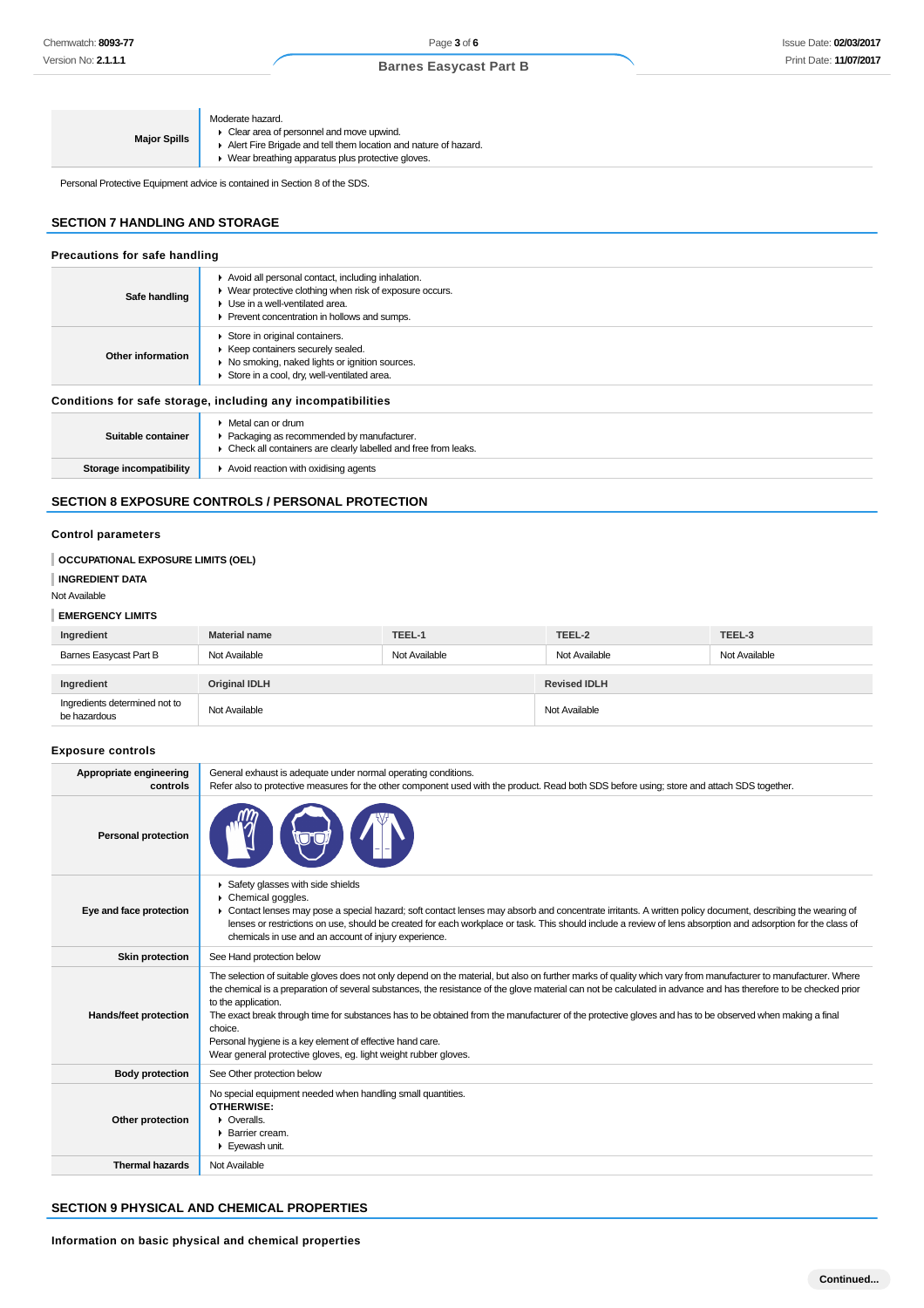| Appearance                                      | Clear liquid with a slight fruity odour; slightly mixes with water. |                                                   |                |
|-------------------------------------------------|---------------------------------------------------------------------|---------------------------------------------------|----------------|
|                                                 |                                                                     |                                                   |                |
| <b>Physical state</b>                           | Liquid                                                              | Relative density (Water = $1$ )                   | 1.0            |
| Odour                                           | Not Available                                                       | <b>Partition coefficient</b><br>n-octanol / water | Not Available  |
| Odour threshold                                 | Not Available                                                       | Auto-ignition temperature<br>$(^{\circ}C)$        | Not Available  |
| pH (as supplied)                                | Not Available                                                       | Decomposition<br>temperature                      | Not Available  |
| Melting point / freezing<br>point (°C)          | Not Available                                                       | Viscosity (cSt)                                   | < 160          |
| Initial boiling point and<br>boiling range (°C) | Not Available                                                       | Molecular weight (g/mol)                          | Not Applicable |
| Flash point (°C)                                | >127                                                                | <b>Taste</b>                                      | Not Available  |
| <b>Evaporation rate</b>                         | Not Available                                                       | <b>Explosive properties</b>                       | Not Available  |
| Flammability                                    | Not Applicable                                                      | <b>Oxidising properties</b>                       | Not Available  |
| Upper Explosive Limit (%)                       | Not Available                                                       | Surface Tension (dyn/cm or<br>$mN/m$ )            | Not Available  |
| Lower Explosive Limit (%)                       | Not Available                                                       | <b>Volatile Component (%vol)</b>                  | Not Available  |
| Vapour pressure (kPa)                           | Negligible                                                          | Gas group                                         | Not Available  |
| Solubility in water (g/L)                       | Partly miscible                                                     | pH as a solution (1%)                             | Not Available  |
| Vapour density (Air = 1)                        | Not Available                                                       | VOC g/L                                           | Not Available  |

## **SECTION 10 STABILITY AND REACTIVITY**

| Reactivity                                 | See section 7                                                                                                                        |
|--------------------------------------------|--------------------------------------------------------------------------------------------------------------------------------------|
| <b>Chemical stability</b>                  | • Unstable in the presence of incompatible materials.<br>▶ Product is considered stable.<br>Hazardous polymerisation will not occur. |
| Possibility of hazardous<br>reactions      | See section 7                                                                                                                        |
| <b>Conditions to avoid</b>                 | See section 7                                                                                                                        |
| Incompatible materials                     | See section 7                                                                                                                        |
| <b>Hazardous decomposition</b><br>products | See section 5                                                                                                                        |

## **SECTION 11 TOXICOLOGICAL INFORMATION**

### **Information on toxicological effects**

| Inhaled                                     | The material is not thought to produce adverse health effects or irritation of the respiratory tract (as classified by EC Directives using animal models).<br>Nevertheless, good hygiene practice requires that exposure be kept to a minimum and that suitable control measures be used in an occupational setting. |                                 |                               |                                                                                                                                                           |
|---------------------------------------------|----------------------------------------------------------------------------------------------------------------------------------------------------------------------------------------------------------------------------------------------------------------------------------------------------------------------|---------------------------------|-------------------------------|-----------------------------------------------------------------------------------------------------------------------------------------------------------|
| Ingestion                                   | The material has NOT been classified by EC Directives or other classification systems as "harmful by ingestion". This is because of the lack of corroborating<br>animal or human evidence.                                                                                                                           |                                 |                               |                                                                                                                                                           |
| <b>Skin Contact</b>                         | The material may cause skin irritation after prolonged or repeated exposure and may produce on contact skin redness, swelling, the production of vesicles,<br>scaling and thickening of the skin.                                                                                                                    |                                 |                               |                                                                                                                                                           |
| Eye                                         | Although the liquid is not thought to be an irritant (as classified by EC Directives), direct contact with the eye may produce transient discomfort characterised<br>by tearing or conjunctival redness (as with windburn).                                                                                          |                                 |                               |                                                                                                                                                           |
| <b>Chronic</b>                              | Long-term exposure to the product is not thought to produce chronic effects adverse to the health (as classified by EC Directives using animal models);<br>nevertheless exposure by all routes should be minimised as a matter of course.                                                                            |                                 |                               |                                                                                                                                                           |
|                                             |                                                                                                                                                                                                                                                                                                                      |                                 |                               |                                                                                                                                                           |
| <b>Barnes Easycast Part B</b>               | <b>TOXICITY</b>                                                                                                                                                                                                                                                                                                      |                                 | <b>IRRITATION</b>             |                                                                                                                                                           |
|                                             | Not Available                                                                                                                                                                                                                                                                                                        |                                 | Not Available                 |                                                                                                                                                           |
| Legend:                                     | 1. Value obtained from Europe ECHA Registered Substances - Acute toxicity 2.* Value obtained from manufacturer's SDS. Unless otherwise specified data<br>extracted from RTECS - Register of Toxic Effect of chemical Substances                                                                                      |                                 |                               |                                                                                                                                                           |
|                                             |                                                                                                                                                                                                                                                                                                                      |                                 |                               |                                                                                                                                                           |
| <b>Acute Toxicity</b>                       | ⊚                                                                                                                                                                                                                                                                                                                    |                                 | Carcinogenicity               | ⊚                                                                                                                                                         |
| <b>Skin Irritation/Corrosion</b>            | $\circ$                                                                                                                                                                                                                                                                                                              |                                 | Reproductivity                | $\circledcirc$                                                                                                                                            |
| <b>Serious Eye</b><br>Damage/Irritation     | $\circledcirc$                                                                                                                                                                                                                                                                                                       |                                 | <b>STOT - Single Exposure</b> | ⊚                                                                                                                                                         |
| <b>Respiratory or Skin</b><br>sensitisation | ⊚                                                                                                                                                                                                                                                                                                                    | <b>STOT - Repeated Exposure</b> |                               | $\circledcirc$                                                                                                                                            |
| <b>Mutagenicity</b>                         | ര                                                                                                                                                                                                                                                                                                                    |                                 | <b>Aspiration Hazard</b>      | $\odot$                                                                                                                                                   |
|                                             |                                                                                                                                                                                                                                                                                                                      |                                 | Legend:                       | $\blacktriangleright$ - Data available but does not fill the criteria for classification<br>$\blacktriangleright$ - Data available to make classification |

 $\bigcirc$  – Data Not Available to make classification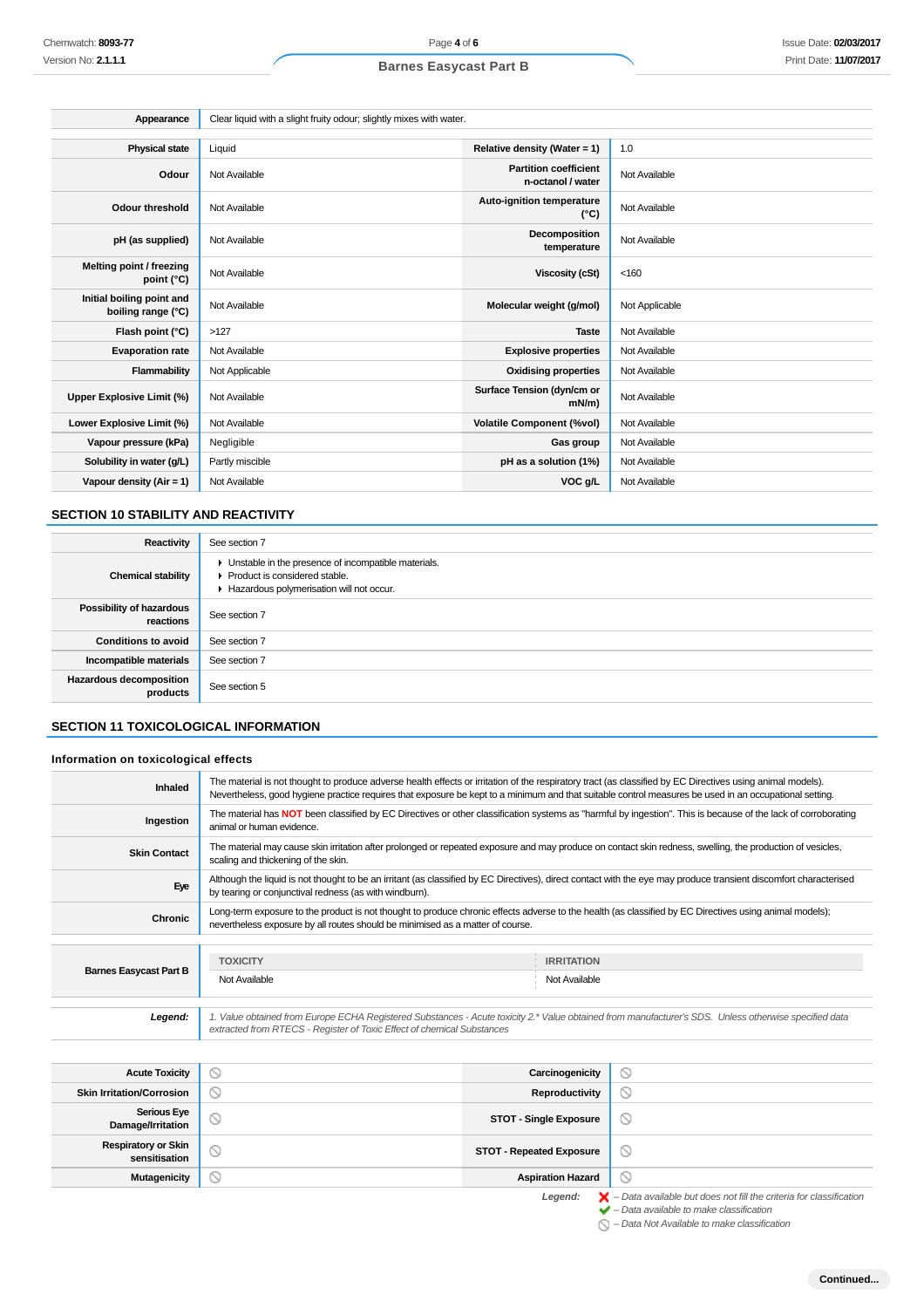## **SECTION 12 ECOLOGICAL INFORMATION**

#### **Toxicity Barnes Easycast Part B ENDPOINT TEST DURATION (HR) SPECIES VALUE SOURCE** Not Available Not Available Not Available Not Available Not Available **Legend:** Extracted from 1. IUCLID Toxicity Data 2. Europe ECHA Registered Substances - Ecotoxicological Information - Aquatic Toxicity 3. EPIWIN Suite V3.12 (QSAR) - Aquatic Toxicity Data (Estimated) 4. US EPA, Ecotox database - Aquatic Toxicity Data 5. ECETOC Aquatic Hazard Assessment Data 6. NITE (Japan) - Bioconcentration Data 7. METI (Japan) - Bioconcentration Data 8. Vendor Data

**DO NOT** discharge into sewer or waterways.

#### **Persistence and degradability**

| Ingredient | Persistence: Water/Soil               | Persistence: Air                      |
|------------|---------------------------------------|---------------------------------------|
|            | No Data available for all ingredients | No Data available for all ingredients |
|            |                                       |                                       |

#### **Bioaccumulative potential**

| Ingredient       | <b>Bioaccumulation</b>                |
|------------------|---------------------------------------|
|                  | No Data available for all ingredients |
| Mobility in soil |                                       |
| Ingredient       | <b>Mobility</b>                       |

## **SECTION 13 DISPOSAL CONSIDERATIONS**

#### **Waste treatment methods**

|                            | ► Recycle wherever possible or consult manufacturer for recycling options.                                                      |  |
|----------------------------|---------------------------------------------------------------------------------------------------------------------------------|--|
| <b>Product / Packaging</b> | • Consult State Land Waste Management Authority for disposal.                                                                   |  |
| disposal                   | Material may be disposed of by controlled burning in an approved incinerator or buried in an approved landfill.                 |  |
|                            | Prior to disposal in a landfill the material should be mixed with the other component and reacted to render the material inert. |  |
|                            |                                                                                                                                 |  |

Ensure that the disposal of material is carried out in accordance with Hazardous Substances (Disposal) Regulations 2001.

#### **SECTION 14 TRANSPORT INFORMATION**

#### **Labels Required**

| Marin | NC.    |
|-------|--------|
|       | $\sim$ |
|       |        |

**Land transport (UN): NOT REGULATED FOR TRANSPORT OF DANGEROUS GOODS**

No Data available for all ingredients

**Air transport (ICAO-IATA / DGR): NOT REGULATED FOR TRANSPORT OF DANGEROUS GOODS**

#### **Sea transport (IMDG-Code / GGVSee): NOT REGULATED FOR TRANSPORT OF DANGEROUS GOODS**

**Transport in bulk according to Annex II of MARPOL and the IBC code**

Not Applicable

## **SECTION 15 REGULATORY INFORMATION**

**Safety, health and environmental regulations / legislation specific for the substance or mixture**

This substance is to be managed using the conditions specified in an applicable Group Standard

| <b>HSR Number</b> | <b>Group Standard</b> |
|-------------------|-----------------------|
| Not Applicable    | Not Applicable        |

#### **Location Test Certificate**

Subject to Regulation 55 of the Hazardous Substances (Classes 1 to 5 Controls) Regulations, a location test certificate is required when quantity greater than or equal to those indicated below are present.

| <b>Hazard Class</b> | Quantity beyond which controls apply for closed containers | Quantity beyond which controls apply when use occurring in open containers |
|---------------------|------------------------------------------------------------|----------------------------------------------------------------------------|
| Not Applicable      | Not Applicable                                             | Not Applicable                                                             |

#### **Approved Handler**

Subject to Regulation 56 of the Hazardous Substances (Classes 1 to 5 Controls) Regulations and Regulation 9 of the Hazardous Substances (Classes 6, 8, and 9 Controls) Regulations, the substance must be under the personal control of an Approved Handler when present in a quantity greater than or equal to those indicated below.